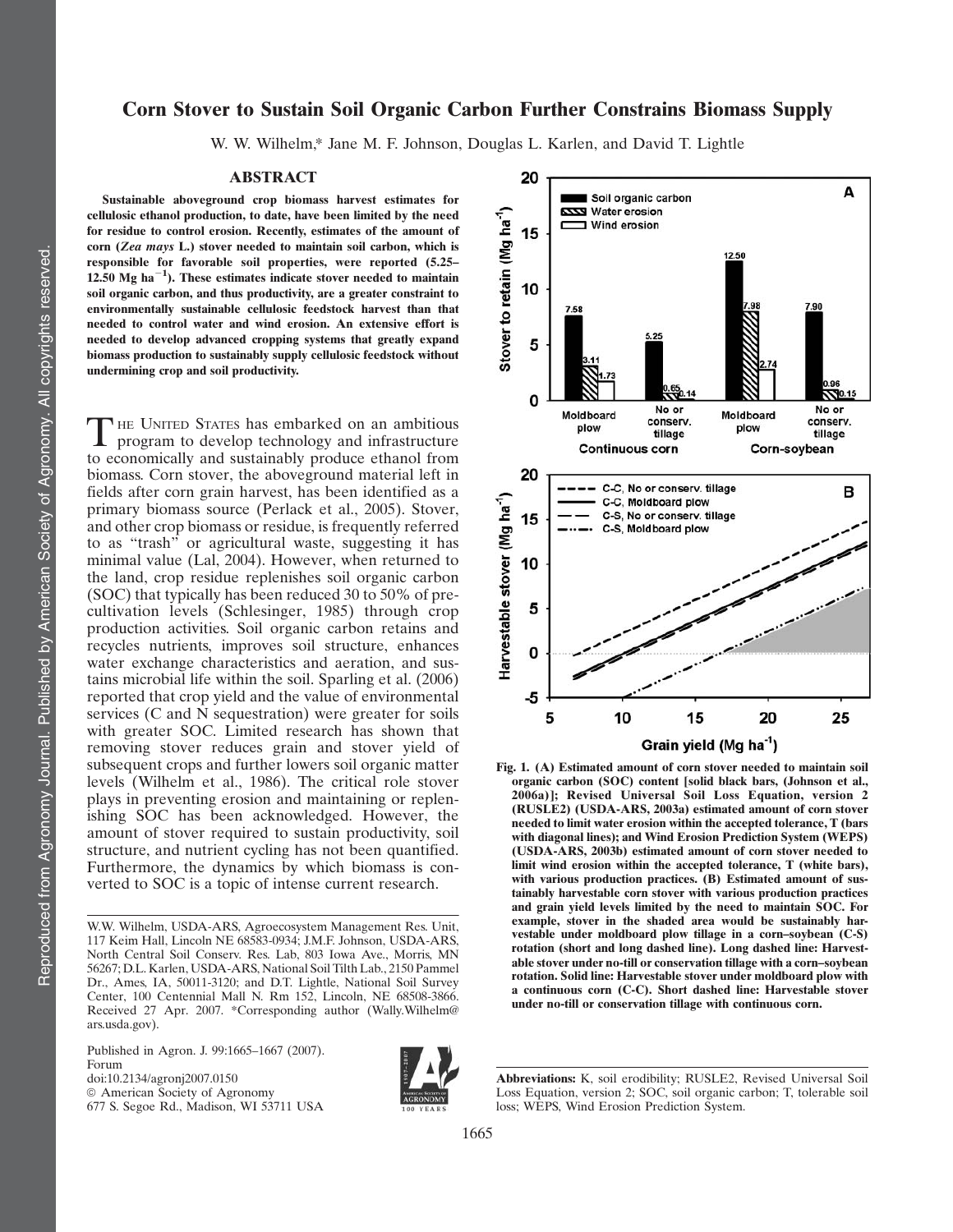Table 1. Summary of sites and conditions used to estimate aboveground crop biomass needed to reduce water and wind erosion to less than the tolerable limit (T). Biomass needed to control water erosion was determined with Revised Universal Soil Loss Equation, version 2 (RUSLE2) (USDA-ARS, 2003a), wind erosion with Wind Erosion Prediction System (WEPS) (USDA-ARS, 2003b). Counties were selected based on average corn yield. The soil within each country was selected based on its use for agricultural production, slope, erodibility (K†), and T.

| Location: state, county | Soil                               | <b>Slope</b>  | T‡   | <b>Biomass needed for</b><br>water erosion control |          |              |               | <b>Biomass needed for</b><br>wind erosion control |          |              |          |
|-------------------------|------------------------------------|---------------|------|----------------------------------------------------|----------|--------------|---------------|---------------------------------------------------|----------|--------------|----------|
|                         |                                    |               |      | Corn-corn                                          |          | Corn-soybean |               | Corn–corn                                         |          | Corn-soybean |          |
|                         |                                    |               |      | Plow                                               | Conserv. | Plow         | Conserv.      | Plow                                              | Conserv. | <b>Plow</b>  | Conserv. |
|                         |                                    | $\frac{0}{0}$ |      |                                                    |          |              | $-1$<br>Mg ha |                                                   |          |              |          |
| IA, Story               | Kossuth silty clay loam            | $0 - 2$       | 11.2 | 3.59                                               | 0.92     | 11.79        | 1.37          | 0.06                                              | 0.06     | 0.06         | 0.06     |
| IL, DeKalb              | Fox silt loam                      | $2 - 4$       | 9.0  | 9.25                                               | 1.35     | 11.79        | 1.79          | 0.06                                              | 0.06     | 0.06         | 0.06     |
| <b>IN. Kosciuska</b>    | <b>Morley-Glywood Complex loam</b> | $1 - 4$       | 9.0  | 7.51                                               | 1.23     | 11.79        | 1.64          | 0.06                                              | 0.06     | 0.06         | 0.06     |
| MI, St. Joesph          | Kalamazoo loam                     | $0 - 6$       | 9.0  | 3.16                                               | 0.82     | 3.16         | 0.82          | 0.10                                              | 0.06     | 0.06         | 0.06     |
| MN, Dakota              | Port Bryon silt loam               | $2 - 6$       | 11.2 | 0.06                                               | 0.06     | 2.45         | 0.08          | 0.06                                              | 0.06     | 0.06         | 0.06     |
| MN, Freeborn            | <b>Havden</b> loam                 | $2 - 6$       | 11.2 | 0.11                                               | 0.08     | 3.38         | 0.08          | 3.38                                              | 0.08     | 3.38         | 0.06     |
| NE, Buffalo             | Holdrege silt loam                 | $3 - 5$       | 11.2 | 3.74                                               | 0.09     | 11.79        | 0.96          | 3.74                                              | 0.06     | 11.79        | 0.96     |
| OH, Seneca              | Mermill loam                       | $0 - 2$       | 9.0  | 2.09                                               | 1.08     | 11.79        | 1.42          | 0.06                                              | 0.06     | 0.06         | 0.06     |
| <b>SD. Minnehaha</b>    | Moody-Nora silty clay loam         | $2 - 6$       | 11.2 | 0.06                                               | 0.06     | 0.06         | 0.06          | 0.06                                              | 0.06     | 0.09         | 0.06     |
| WI, Rock                | <b>Dresden silt loam</b>           | $2 - 6$       | 9.0  | 1.56                                               | 0.81     | 11.79        | 1.35          | 9.76                                              | 0.81     | 11.79        | 0.06     |
| Mean                    |                                    |               |      | 3.11                                               | 0.65     | 7.98         | 0.96          | 1.73                                              | 0.14     | 2.74         | 0.15     |
| SE                      |                                    |               |      | 0.99                                               | 0.17     | 1.58         | 0.21          | 1.00                                              | 0.08     | 1.54         | 0.09     |

† Erodibility was 0.32 for all soils in this study.

‡ T is the tolerable soil loss; value varies depending on depth of A horizon.

Accepted methods exist to estimate the amount of crop residue needed to protect cropland from water and wind erosion. To date, sustainable harvest levels have been defined as the amount of crop residue above that needed to keep soil loss below the tolerable limit "T" (Graham et al., 2007; Perlack et al., 2005). No comparable algorithm exists to estimate the amount of crop residue needed to prevent loss of SOC. Johnson et al. (2006a) used several literature reports on change in SOC with various levels of crop residue removal to estimate source carbon needed to maintain SOC. They reported that under corn production and moldboard plow tillage 3.0  $\pm$  1.0 Mg C ha<sup>-1</sup> yr<sup>-1</sup> (n = 6) was needed to maintain SOC and with no tillage or chisel tillage 2.1  $\pm$  0.1 Mg C ha<sup>-1</sup> yr<sup>-1</sup> (n = 3) was needed. Under soybean [Glycine max (L.) Merr.], production,  $2.0 \pm 0.9$  Mg C ha<sup>-1</sup> yr<sup>-1</sup> (n = 3) was needed to maintain SOC with all tillage practices. These estimates were converted to stover input by assuming both corn and soybean residue was 40% carbon (Fig. 1A). Mass of stover needed to keep soil loss less than T from water and wind erosion were estimated with Revised Universal Soil Loss Equation, version 2 (RUSLE2) (USDA-ARS, 2003a) and Wind Erosion Prediction System (WEPS) (USDA-ARS, 2003b) simulations, respectively (Fig. 1A), for soils in selected counties in the Corn Belt (Table 1). Stover produced beyond the amount needed to address these environmental services could be removed for other uses (Johnson et al., 2006b). Figure 1B shows harvestable stover at various corn grain yield levels limited by the need to sustain SOC. These estimates assume a harvest index [mass of grain/(mass of grain  $+$  mass of stover)] for corn of 0.53 (Johnson et al., 2006a).

Crop management practices greatly impact the rate of organic matter decomposition and erosion (Fig. 1A). As a consequence, harvestable stover varies widely with cropping practice (Fig. 1B). Although most estimates of harvestable stover (Graham et al., 2007) or the nation's capacity to produce feedstock to generate target ethanol production levels (Perlack et al., 2005) have fully considered limitations placed on stover removal by the need to control erosion, none have considered SOC dynamics the limiting factor. Under all of the conditions considered here, stover needed to maintain SOC was greater than that required to control erosion. This conclusion is supported by comparing results from Graham et al. (2007) with those of Johnson et al. (2006a).

This report emphasizes the need to further evaluate the validity of widely circulated estimates of U.S. cropland capacity to sustainably supply feedstock for the emerging cellulosic ethanol industry (Perlack et al., 2005). Great urgency exists to gather reliable data to confirm our calculations and to expand these computations to a broader range of cropping systems and agricultural regions. This report should be viewed as an example of the type of comparisons that are needed at the regional (ideally at the field) level for multiple feedstocks; thereby, generating truly sustainable biomass feedstock production and harvest guideline. In addition, an extensive effort is needed to develop crops and advanced cropping systems that greatly expand biomass production and provide a sustainable supply of cellulosic feedstock without further reducing SOC and undermining the productive capacity of our soil. To address these needs in a timely manner, considering the speed with which the broader energy industry is pursuing cellulosic-based fuels, national and state energy policies and agronomic research investment priorities must be modified to reflect the immediate need to develop sound guidelines for sustainable biomass harvest and production practices that sustain crop productivity and the soil resource. The significance of this challenge cannot be overstated. Soil organic matter content, critical to crop production functions of the soil (Lal, 2004), increases slowly in response to improved management. Because of this slow response and the variable nature of SOC measurements, time is required to confidently measure the direction of SOC change in